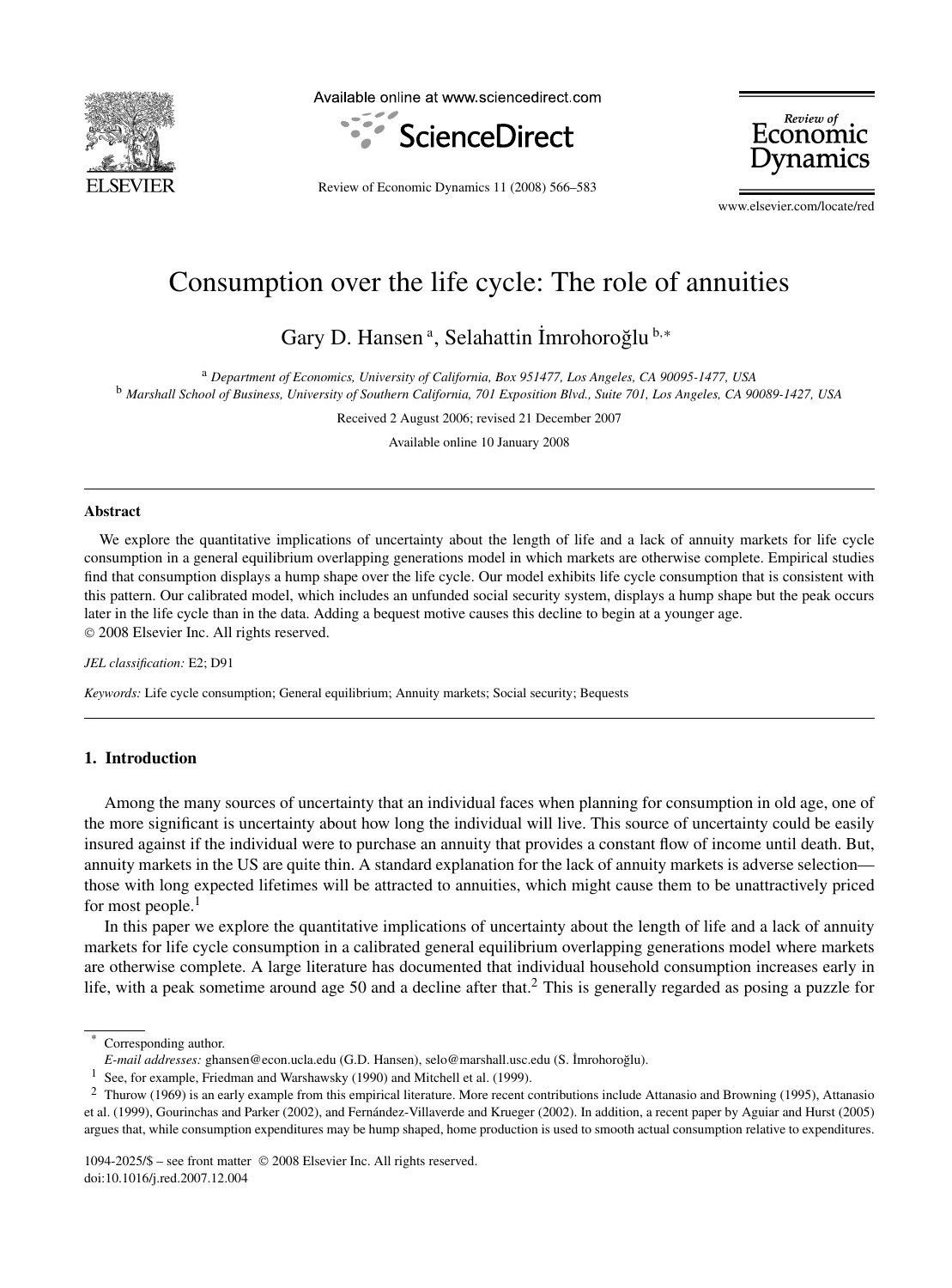a standard life cycle model of consumption because, with complete markets, the model implies that consumption should be smooth over a lifetime. Depending on the relative magnitudes of the household's time discount rate and the market interest rate, consumption can be constant, or monotonically decreasing or increasing as an individual ages.

If an annuity market (or its equivalent) is unavailable, this intuition no longer applies. If survival probabilities decrease as an individual ages, individuals will more heavily discount the future as they grow older. This allows for the possibility, depending on the value of the interest rate, that consumption might increase early in life when survival probabilities are high and the effective rate of discount is low. As survival probabilities fall, the slope of the consumption profile may become negative.

Because social security provides some insurance against uncertain lifetimes and may provide an adequate substitute for missing annuity markets, we study the shape of the consumption profile in a model with a pay-as-you-go social security system as in the US. In this model, consumption peaks later in the life cycle in comparison to estimated consumption profiles and a similar model that abstracts from social security. Introducing a joy of giving bequest motive decreases the age of the hump in consumption.

We are not the first to note the impact of annuity markets on consumption over the life cycle. Yaari (1965) is perhaps the first to study the impact of uncertain lifetime on the shape of the life cycle consumption profile in an overlapping generations model. Levhari and Mirman (1977) extend Yaari's work by providing results on how risk averse consumers respond to a change in the distribution of lifetime uncertainty. They obtain results showing how uncertain lifetimes affect the level of consumption at a particular age, as opposed to how consumption changes over the course of the life cycle. Barro and Friedman (1977) demonstrate in the context of a simple life cycle model that, when perfect insurance markets are allowed, life cycle consumption under uncertain lifetime is the same as under certainty.

Davies (1981) may be the first to use a life cycle model with uncertain lifetimes to interpret actual consumption and savings behavior, in particular the savings behavior of retired individuals. More recently, Imrohoroglu et al. (1995) develop an applied general equilibrium model with long but randomly-lived households to study the welfare effects of social security reform. They were able to generate age-consumption profiles with a hump by closing annuity markets, though they also had individual income uncertainty and borrowing constraints. Bütler (2001) provides a continuous-time overlapping generations model and gives an example of how a lack of annuity markets can yield a hump-shaped consumption profile. In this paper, our goal is to assess, using a calibrated general equilibrium model with social security, the extent to which a lack of annuity markets by itself can account for the observed hump shaped consumption profile. $3$ 

Most of the consumption literature, however, has explored other factors that potentially play an important role in determining how consumption changes over the life cycle. One possibility is that the hump shape may be due to demographic factors–Attanasio and Browning (1995) and Attanasio et al. (1999) argue that the change in the size of a household over time is a significant determinant of the hump in consumption. However, more recent research has generally found that demographic factors alone cannot account for the pattern of lifetime consumption.<sup>4</sup>

Thurow (1969), for example, suggested that the age-consumption profile may be hump shaped due to borrowing constraints. That is, individuals are prevented from shifting as much wealth as they would like from later in life to finance consumption earlier. Another possibility is that individuals face income uncertainty and must die with non-negative assets. This creates a motive for precautionary savings that could lead to consumption rising with income early in life. Both Attanasio et al. (1999) and Gourinchas and Parker (2002) emphasize this point. Fernández-Villaverde and Krueger (2001) argue that households accumulate durables early in life as a way of insuring against income uncertainty. In their model, the stock of durables provides insurance by acting as collateral for consumption loans.

Heckman (1974) and Bullard and Feigenbaum (2003) explore the possibility that substitutability between consumption and leisure, rather than market incompleteness, may play an important role. That is, if preferences are such that consumption and leisure are substitutes, individuals may choose to consume more during the periods of their life when they spend the largest fraction of their time engaged in market work.

<sup>&</sup>lt;sup>3</sup> A recent paper, Feigenbaum (2007), expands on the analysis presented in this paper by studying the role of mortality risk in a continuous time life cycle model where labor supply is inelastic and households are borrowing constrained.

<sup>&</sup>lt;sup>4</sup> For example, compare the findings of Attanasio and Browning (1995) with those of Attanasio et al. (1999). The first paper concludes that the hump can be entirely explained by demographic factors while the second finds an important role for income uncertainty.